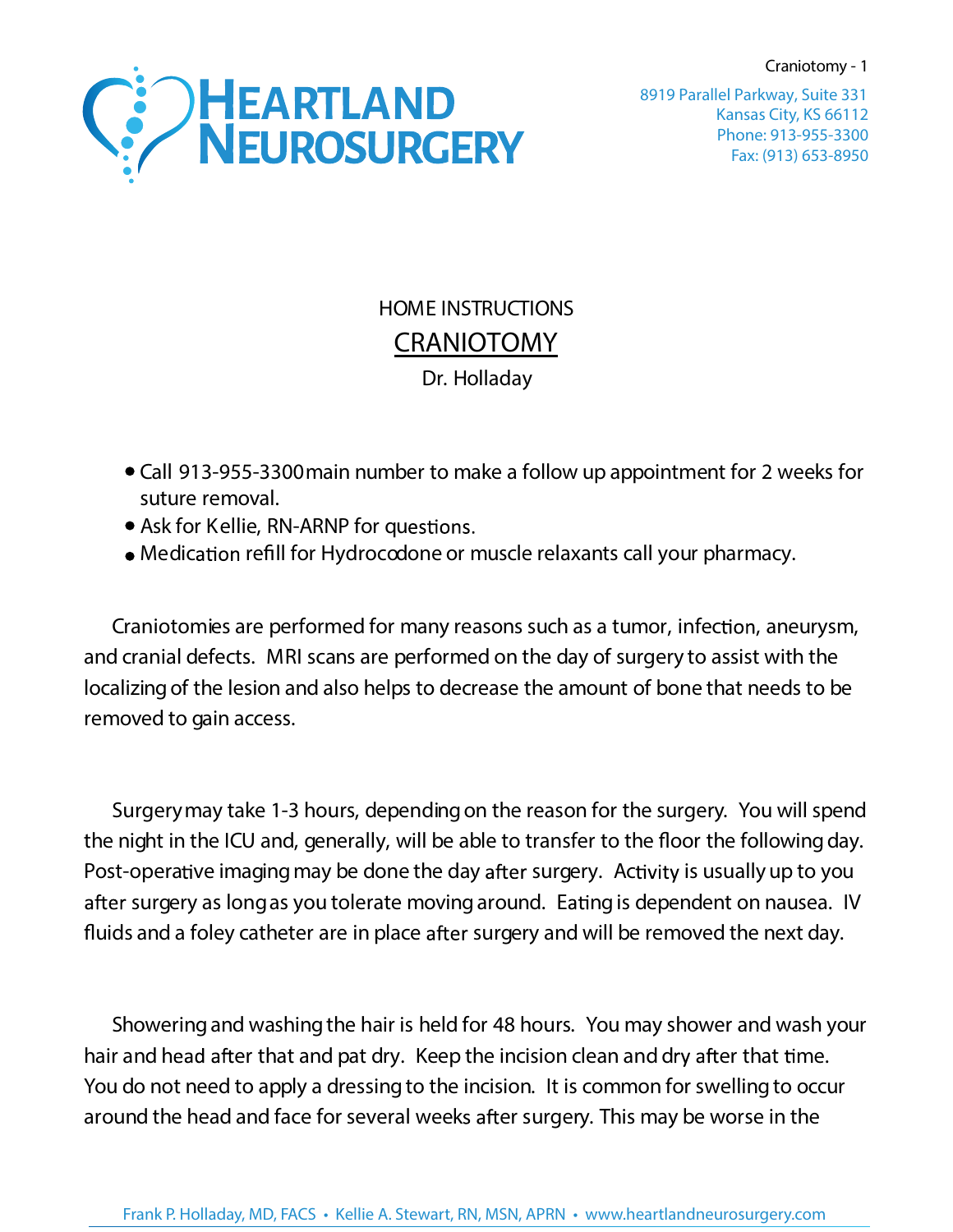morning and improves after up a few hours. Ice pack should be used 45 minutes every 4 hours to the incision region and even the neck to decrease pain for up to 72 hours. The temporal muscle may be sore due to the surgery and chewing may increase discomfort in surgeries around the temporal muscle. It is important to keep working on opening the mouth wide to prevent the jaw from tightening. Ibuprofen or Aleve products may help with the headache as well.

Bring your comfortable clothes, pajamas, and shoes in order to dress as you feel comfortable. Walking helps to improve balance and digestive functions. Rehabilitation department will work with you after surgery to help make decisions on returning home or going home with home health or maybe inpatient rehabilitation may be of benefit. They will determine if any assistive devices are needed, such as a walker.

It is not uncommon to feel fatigued for several weeks after surgery. Once home, it is important to be consistent with your activity. Get back on your home routine as quickly as possible by getting up and going to bed at your normal times. Work around the home as tolerated start slow with just showering, dressing, eating, and light walk. If this is tolerated without problems, then you may increase activity weekly until feeling well. This can take weeks to accomplish. Pain medication will be weaned off over the following weeks as tolerated.

Steroids (Dexamethasone) may be used to decrease swelling of the brain tissue. This medication will be decreased slowly over the next several weeks, depending on your tolerance. Symptoms will change as the steroids are weaned off, such as increase in headache or fatigue. Please report changes that are not tolerated.

Pepcid (famotidine) purchased over the counter will be used, unless you are on medication for acid reflux prior to hospitalization, to protect the stomach while you are on steroids (dexamethasone) take 2 in the morning and 2 in the evening. Report worsening of reflux problems or increasing difficulty eating due to stomach discomfort.